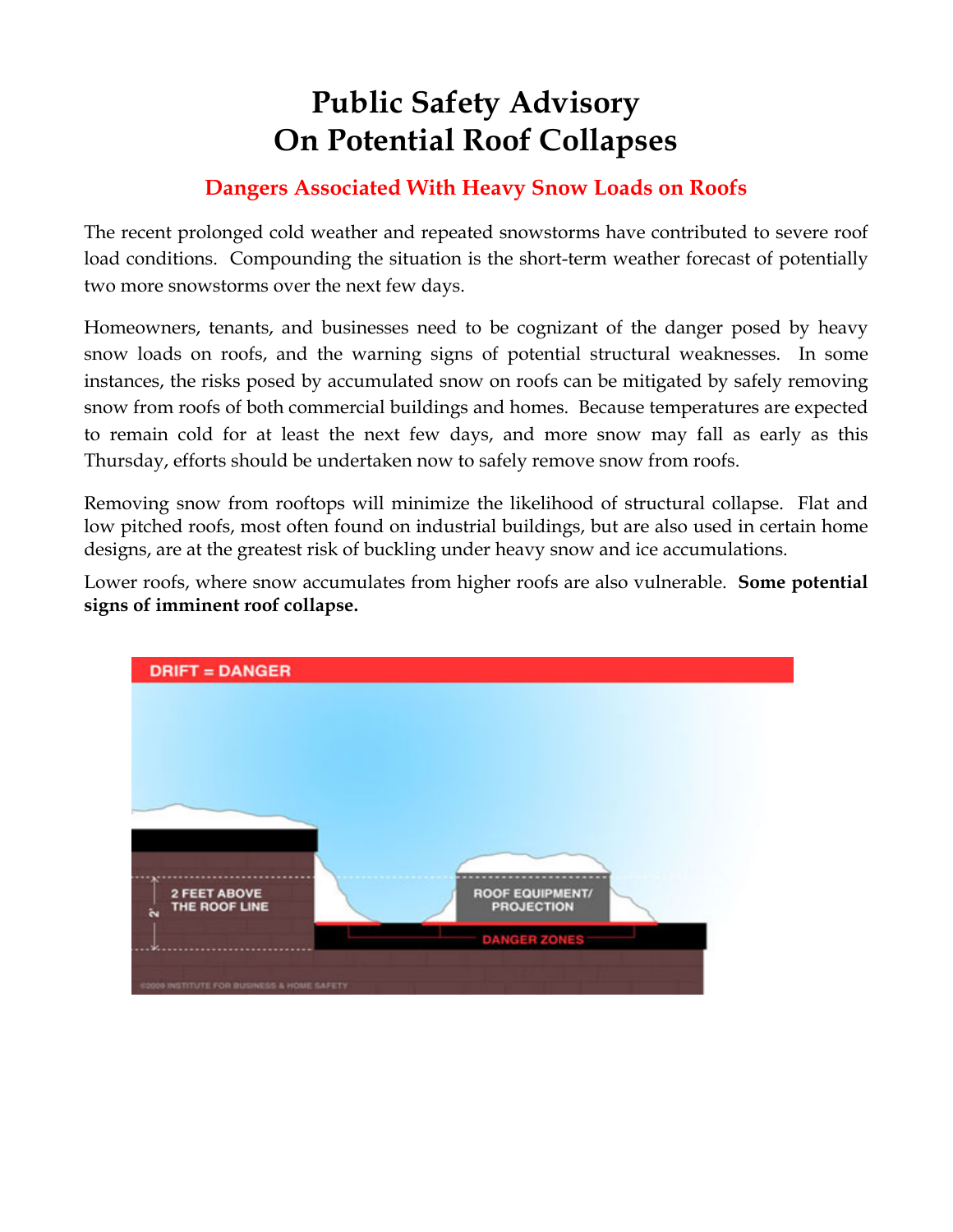

## **Tips for Homeowners in removing snow and ice from roofs and other areas**

- **DO's**
- Use a snow rake for pitched roofs (available at most hardware stores) to remove snow from your roof.
- Start from the edge and work your way into the roof.
- Try to shave the snow down to a 2 or 3 inches on the roof instead of scraping the roof clean, which will risk damage to your shingles or other roof covering.

Keep in mind that any metal tool could conduct electricity if it touches a power line.

Also, metal tools will do more damage to your roof.

Shovel snow from flat roofs throwing the snow over the side away from the building.

Most plastic shovels are better, except for the ones with curved blades—those too will do some damage to your roof.

- Remove large icicles carefully if they're hanging over doorways and walkways. Consider knocking down icicles through windows using a broom stick.
- Wear protective headgear and goggles when performing any of these tasks.
- Consider hiring professionals to do the job. The combination of heights plus ice makes this one of the more dangerous house chores.
- If you don't hire professionals, at least have someone outside with you in case anything does go wrong
- Keep gutters and drains clean, free of ice and snow and keep downspouts clean at ground level.

## **Tips for Homeowners in removing snow and ice from roofs and other areas**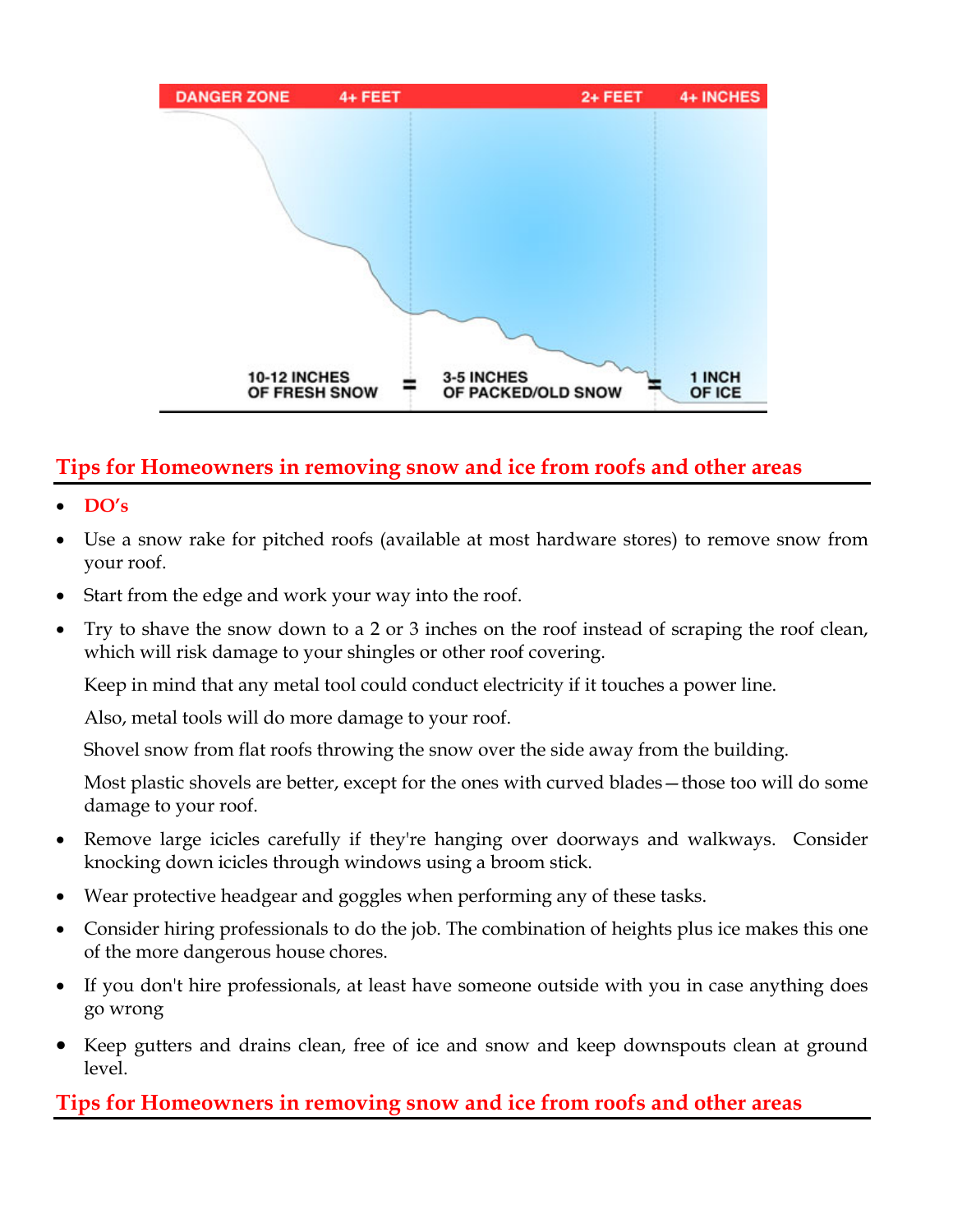- **DON'T's**
- Unless approved by a registered professional engineer, don't add your weight or the weight of equipment to the roof.
- Don't use a ladder since ice tends to build up on both the rungs of the ladder and the soles of your boots.
- Don't use electric heating devices like hair dryers or heat guns to remove snow and ice.
- Don't use open-flame devices to remove snow and ice.

According to Meteorologist Tony Petrarca, a cubic foot of dry snow weighs about seven pounds, while a cubic foot of wet snow weighs anywhere from 12 to 18 pounds. So, if it's possible, hire someone to help with all of the snow clearing.

#### **How to Recognize Problems with Roofs**

- Sagging roofs
- Severe roof leaks
- Cracked or split wood members
- Bends or ripples in supports
- Cracks in walls or masonry
- Sheared off screws from steel frames
- Sprinkler heads that have dropped down below ceiling tiles
- Doors that pop open
- Doors or windows that are difficult to open
- Bowed utility pipes or conduit attached at ceiling
- Creaking, cracking or popping sounds

## **Other Safety Tips for Homeowners**

- Make sure smoke alarms and carbon monoxide detectors are working.
- Check outside fuel and dryer exhaust vents, making sure that they are not obstructed by snow or ice. Never use cooking equipment intended for outside use indoors as a heat source or cooking device. Never use your oven for heat.
- Clear snow away from furnace and dryer exhaust vents to prevent carbon monoxide poisoning.
- Ice dams can cause major damage to a home or building. Ice dams occur after a heavy snowfall, followed by several days or even weeks of very cold weather. An ice dam is a wall of ice that forms at the edge of the roof, usually at the gutters or soffit. When it forms, the water backs up behind the ice dams and creates a pool. This pool of water can leak into your home and cause damage to your walls, ceilings, insulation and other areas. Please refer to the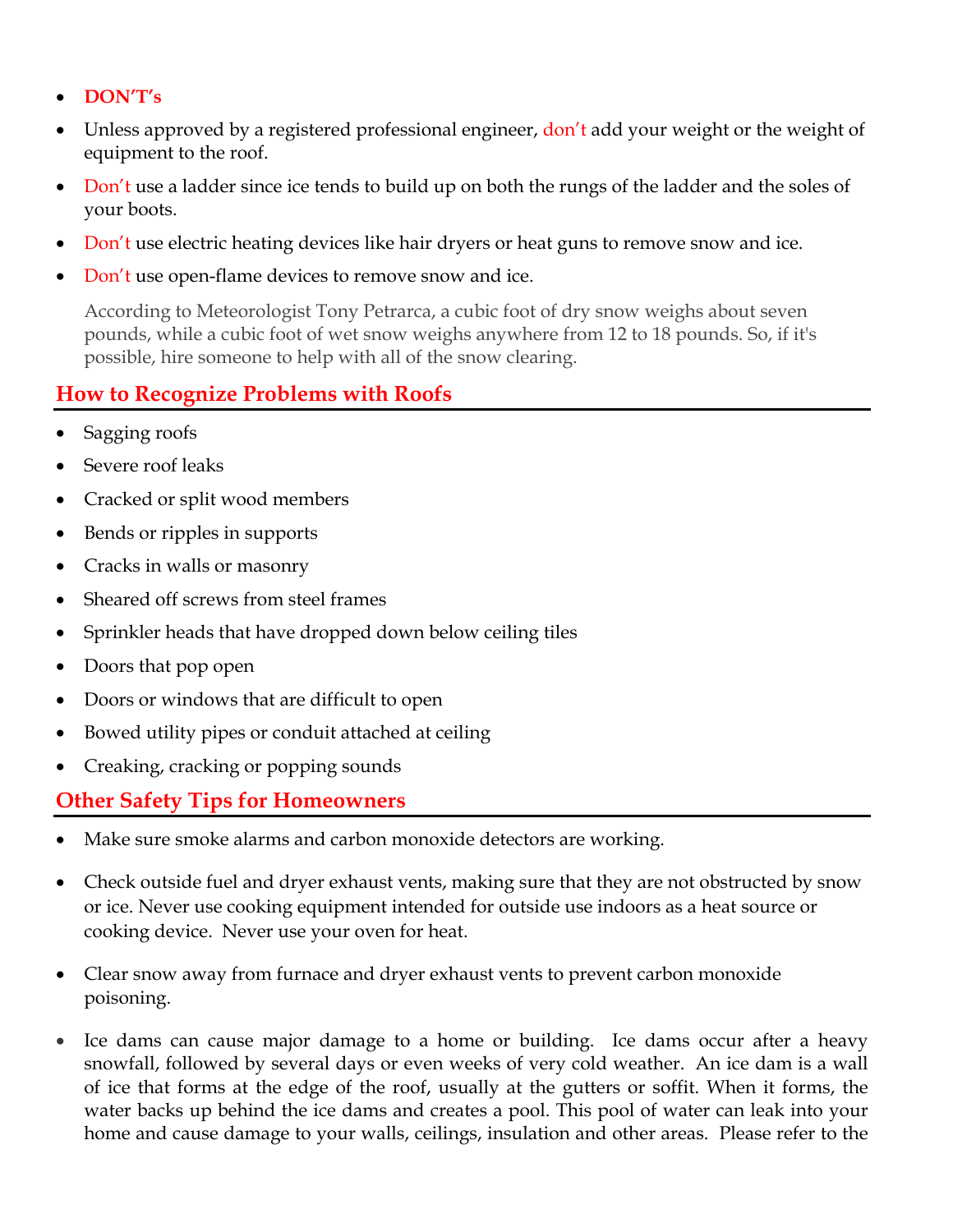following link where *WT Phalen Insurance* provides additional information and guidance about how to cope with ice dams.

http://www.wtphelan.com/index.cfm/pid/10799/cdid/10903

- Space heaters need space, so use them in a 3-foot circle of safety; free of anything that may catch fire. Space heaters are not designed to replace your central heating system; they are only designed to provide a little extra heat on a temporary basis. So be sure to turn them off when you leave room or go to bed at night.
- Clear snow away from downspouts so water has a place to go.
- Do not be tempted to use a heat gun or open flame torch to melt the ice; the risk of starting a fire is huge.
- Also, please remember to shovel-out fire hydrants in\around your area in case of emergency. See the Massachusetts Emergency Management web link below for additional information about winter and fire safety tips.

http://www.mass.gov/eopss/agencies/mema/

If you feel you are in immediate danger, get outside and call 9-1-1.

#### **Tips for businesses in removing snow and ice from roofs and other areas**

- **DO's**
- **The same tips apply. However, if you are going to use a snow blower, make sure that it has been approved by a structural engineer to be used on a roof, and that the blower is set to a high level above the roof so as not to damage roof membrane.**
- Use a snow rake for pitched roofs (available at most hardware stores) to remove snow from your roof.
- Start from the edge and work your way into the roof.
- Try to shave the snow down to a 2 or 3 inches on the roof instead of scraping the roof clean, which will risk damage to your shingles or other roof covering.

Keep in mind that any metal tool could conduct electricity if it touches a power line.

Also, metal tools will do more damage to your roof.

Shovel snow from flat roofs throwing the snow over the side away from the building.

Most plastic shovels are better, except for the ones with curved blades—those too will do some damage to your roof.

- Remove large icicles carefully if they're hanging over doorways and walkways.
- Wear protective headgear and goggles when performing any of these tasks.